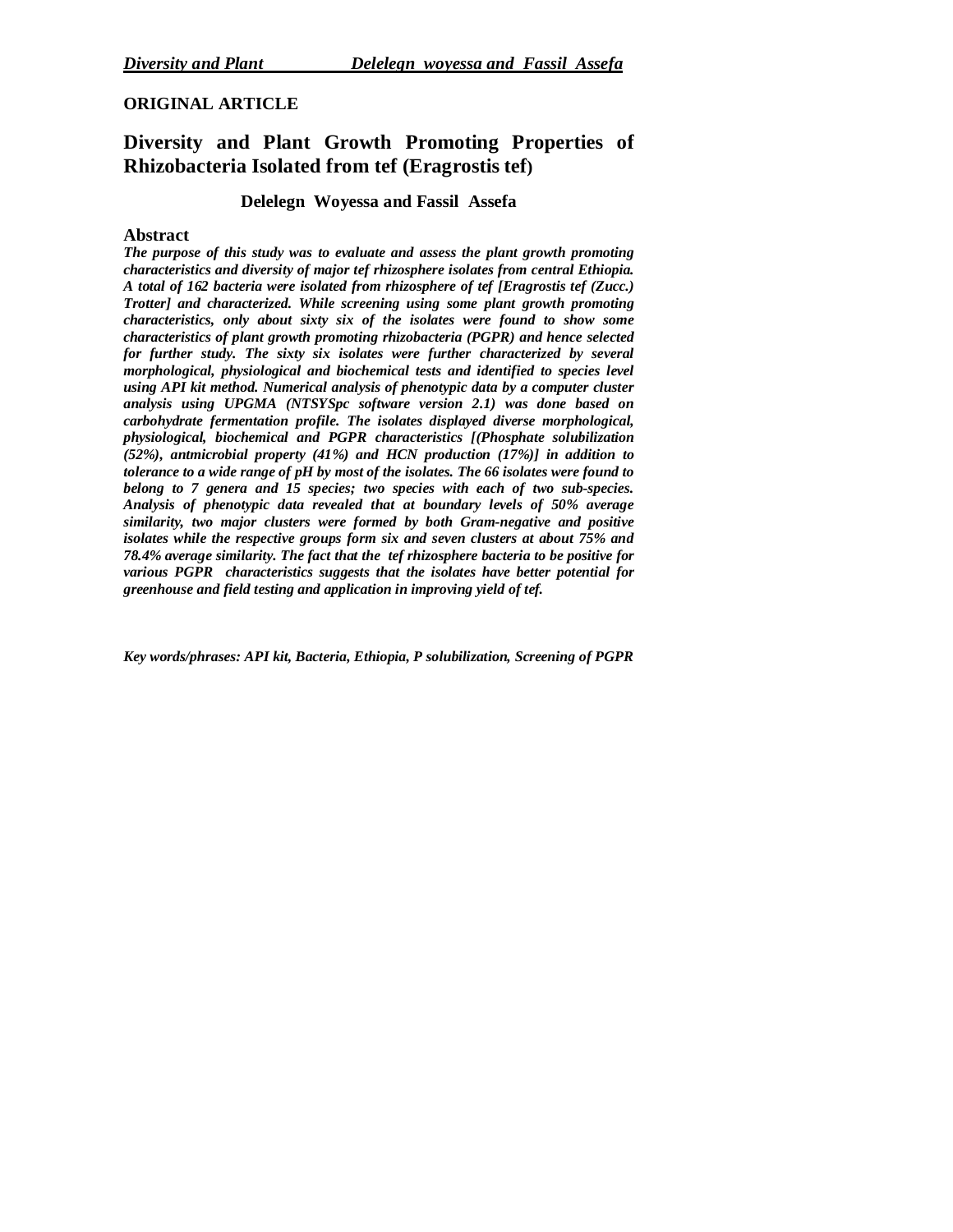#### **INTRODUCTION**

Ethiopia is both the origin and major diversity center of tef [*Eragrostis tef* [Zucc.) Trotter]. Tef is a fine stemmed tufted annual grass and produces small seeds (Seyfu Ketema, 1997). The plant is the most popular crop has high demand by consumers.

However, the yield of this crop is still low regardless of several breeding attempts and release of varieties such as DZ-Cross-37 and DZ-01-974 (Solomon Zewdie et al., 2000). Furthermore, the ever-increasing cost of such agricultural inputs is also becoming neither available nor affordable to most Ethiopian poor farmers that are struggling to improve food security and their living standard (Woyessa and Assefa, 2011). In conventional agricultural practices, the increased use of agrochemicals including pesticides has also led to the frequent contamination of cultivated soils. These chemicals may also adversely affect the rhizospheric organisms including PGPR and associated biotic processes, which are governed by the rate of application, the activity spectrum of the pesticides and the persistence and availability of chemicals (Moorman 1989, Srinivas et al. 2008). Such excessive use of chemicals and change in traditional cultivation practices has resulted in the deterioration of physical, chemical and biological health of the cultivable soil. Hence, microbial diversity in soil is considered important for maintaining for the sustainability of production systems in agriculture (Joshi and Bhatt, 2011). Though the links between microbial diversity and ecosystem processes is not well understood (Stark, 2007), microbial diversity in soil is considered important for maintaining for the sustainability of agriculture production systems.

Therefore, these problems necessitate study of microbial diversity as well as looking for additional, environmentally friendly potential options such as phytobeneficial rhizosphere microorganisms as well.

The use of rhizosphere microorganisms particularly, plant growth promoting microorganisms as inoculum to boost production of the crop could be one of the potential alternatives. It is also evident that the use of biological approaches is becoming more popular as an additive to chemical fertilizers for improving crop yield in an integrated plant nutrient management system (Sturz *et al*., 2000; Shoebitz *et al*., 2009).

Several attempts are currently undertaken to manipulate soil microorganisms to improve cereal production. These microorganisms are capable of adding more nitrogen (Çakmakçi *et al*., 2006), providing plant growth promoting metabolites to enhance growth (Gutierrez *et al.,* 1996). Some of them produce iron scavenging compounds to improve iron nutrition to the roots of plants, and release secondary antagonistic organic compounds to protect plants from root disease (Lucy *et al*., 2004). These microorganisms are generally known as plant growth promoting rhizosphere rhizobacteria (PGPR). Plant growth<br>promoting rhizobacteria (PGPR) promoting rhizobacteria accounts for about 2-5% of total the rhizobacteria involved in plant growth promotion (Antoun and Kloepper, 2001). Such PGPR use one or more direct or indirect mechanisms to improve the growth and health of plants. These mechanisms can be active simultaneously or independently at different stages of plant growth. Among these, P solubilization, biological nitrogen fixation, improvement of other plant nutrients uptake, and phytohormone production like, indole-3-acetic acid are some of the regulators that profoundly influence plant growth (Zaidi *et al.*, 2009).

Isolation and identification of rhizosphere microorganisms is important for proper utilization of their beneficial effects to increase plant growth in general and tef in particular. In Ethiopia, only few studies on tef root-associated microorganisms have been undertaken. Accordingly, effects of PGPR on growth and yield of tef was evaluated by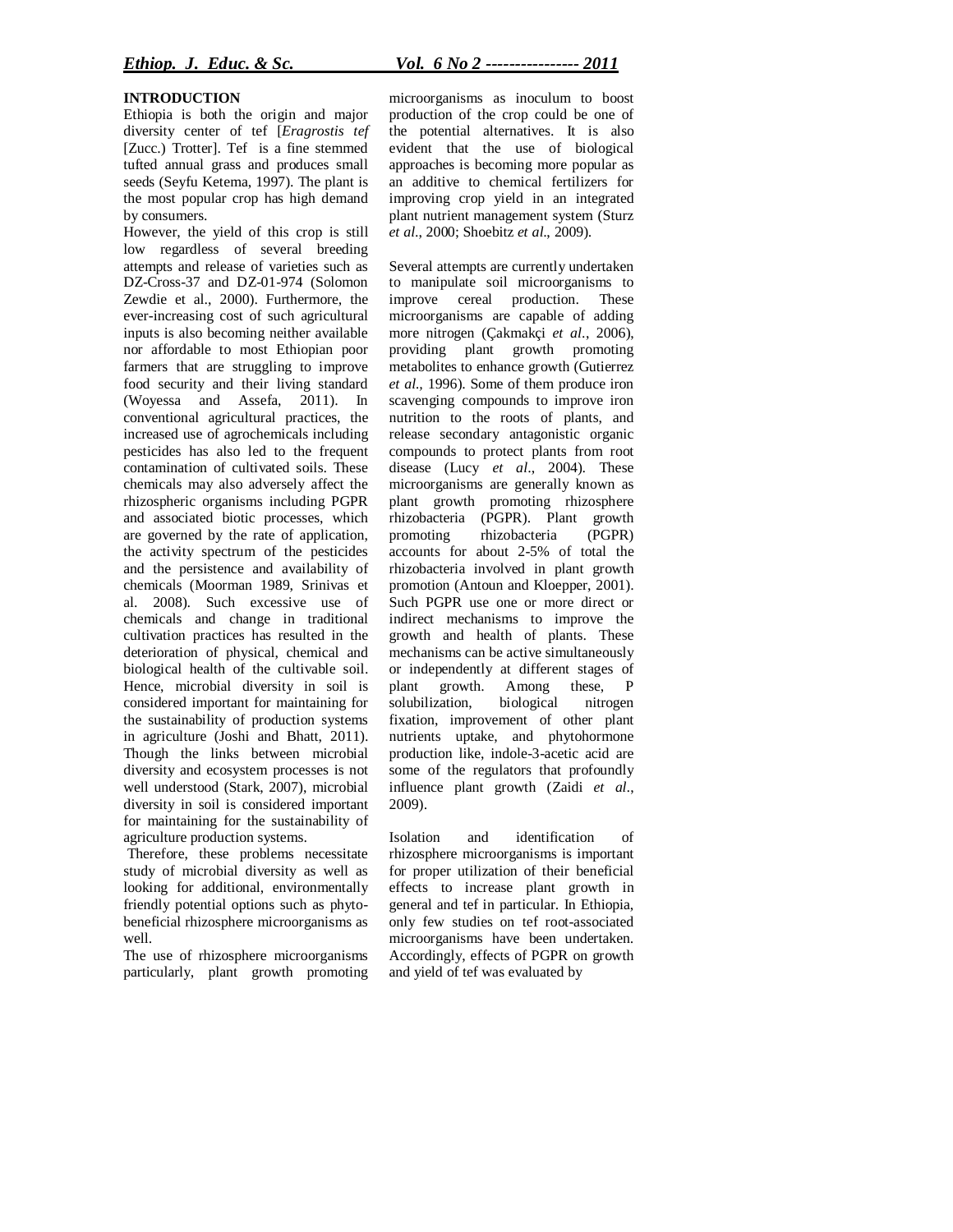Woyessa and Assefa (2011). Tekalign Mamo (1984) investigated the effect of vesicular arbuscular mycorrhizal (VAM) fungi (*Glomus fasiculatum*) on mineral content of tef. The effect of phosphate solubilizing fungus on growth and yield of tef was studied by Asfaw Hailemariam (1993) and effect of *Azosprillum* bacterial isolates on the growth and nitrogen content of tef was undertaken by Solomon Zewdie *et al*., (2000). However, information on the diversity and PGPR properties of rhizosphere microorganisms is scanty. Therefore, this study was initiated to assess PGPR characteristics and diversity of isolates from tef roots.

## **MATERIALS AND METHODS**

### **Description of the study area, sample collection and isolation of rhizobacteria**

Soil samples were collected from four sites agricultural fields of: Alemgena (8° 55' 0" North, 38° 39' 0" East) which is located about 15 km south west of Addis Ababa, Sebeta (8° 55' 0" North, 38° 37' 0" East), that is found about 25 km south west of Addis Ababa, Addis Ababa (Gergi and CMC areas) and Debre Zeit (9° 6' 0" North, 37° 15' 0" East) about 40 km south east of Addis Ababa). The soil samples were immediately transported to the Addis Ababa University, Applied Microbiology laboratory for further study.

Soils from the rhizosphere of tef were carefully removed and bulked together. The larger particles were removed using 2mm sieve. The roots were then thoroughly washed with sterile distilled water to remove as much PGPR as possible. Ten gram of each soil sample was mixed separately in 90 ml of rootwashed water in150 ml flasks. Then, a series of dilutions  $(10^{-2}, 10^{-3}, 10^{-4}, 10^{-5})$ and  $10^{-6}$ ) were made by transferring 1 ml from the flasks into 9 ml sterile distilled water after vortexing the diluents in each test tube. From dilutions of  $10^{-4}$  and  $10^{-5}$ , 0.1 ml suspensions were spread on to pre

solidified nutrient agar plates and incubated at  $30 \pm 2$ °C for 48 hr.

Representative colonies of all morphological types were separately picked at random and subcultured on nutrient agar media for purification. The purified cultures were maintained on nutrient agar slant at 4°C and preserved in 80% glycerol at –22°C for subsequent experiments. All the cultures were checked for purity for each experiment.

### **Screening of the isolates** *Screening phosphate solubilizing isolates*

All the isolates were tested *in vitro* for their phosphate solubilization activity following the method described by Donate-Correa *et al*. (2004) on Pikovskaya agar medium containing the ingredients  $(g^{-1})$ . Glucose (5), Ca<sub>3</sub>(PO<sub>4</sub>)<sub>2</sub>  $(5)$ ,  $(NH_4)$ <sub>2</sub>SO<sub>4</sub>  $(0.5)$ , Yeast Extract  $(0.5)$ , MgSO<sub>4</sub>.7H<sub>2</sub>O  $(0.2)$ , NaCl  $(0.1)$ , MnSO4 (0.002), FeSO<sup>4</sup> (0.002) and Agar (15).

The medium was autoclaved at 121°C for 15 minutes. About 20 ml of the molten agar medium was poured into each petridish and allowed to solidify before inoculating the isolates. A 24 hr broth culture was spot inoculated on the petridishes in triplicate using sterile loop and incubated at  $30 \pm 2$ °C for 5-7 days. Bacterial colonies that formed clear zones (haloes) were considered as phosphate solubilizers and clear zone diameters were measured in cm.

## **Screening for cyanide production**

Hydrogen cyanide (HCN) production from glycine was tested following the procedure of Lorck (1948). Tryptic soya agar (TSA) supplemented with glycine  $(4.4 \text{ g}^{-1})$  was prepared and autoclaved. A loop full of 24 hr old broth culture of the isolates was inoculated to the plates. Sterile filter paper strips soaked with 0.5% (w/v) picric acid were fixed to the underside of the petridish lids. The plates were then sealed with parafilm and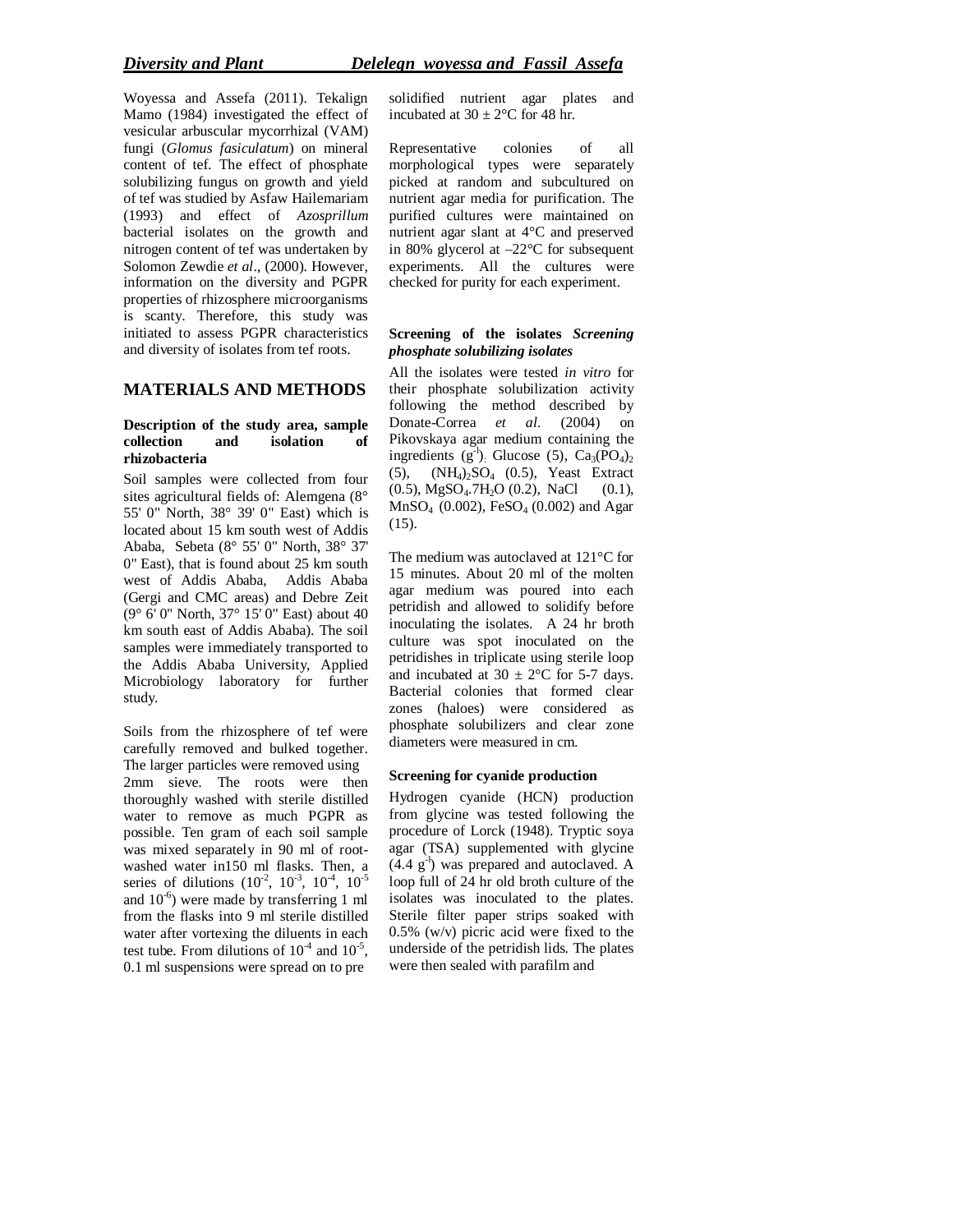incubated for 5-7 days at 30°C. An uninoculated plate and an inoculated plate without picric acid impregnated papers were used as controls. A change in the color of the filter strips from yellow to brown or reddish-brown was regarded as indication of cyanogenic potential.

#### **Screening for antimicrobial property**

This test was done using a modified method of Brinkhoff *et al*. (2004). A reference test organism, E*. coli* ATCC 25922 was obtained from the Ethiopian Health and Nutrition Research Institute (EHNRI). A nutrient broth  $8.0 \text{ (g}^{-1})$  and NaCl, 5.0 (g<sup>-l</sup>) was prepared in two 250 ml flasks and autoclaved for 15 minutes at 121°C. One of the flasks was used for control to adjust optical density (OD) reading and the other was used for inoculation of the test organism. A loopful (about  $10^6$  cfu) of the test organism was inoculated to the flask and incubated at 37°C in a Gallenkamp orbital shaker at 120 rpm until the  $OD_{600}$ nm reached 1.3 (the control flask was kept at 4°C and used for calibration of the spectrophotometer.

All isolates to be tested for antibiotic production were separately incubated up to their stationary phases (36-48 hrs) at 30°C in a sterile 5 ml nutrient broth. Plates with sterile medium containing (g-<sup>1</sup>) nutrient broth (8.0), NaCl (5.0) and agar (15.0) were prepared and overlaid with 0.7% top agar containing 1% cell suspension of the test organism (*E.coli*). Sterile blank antibiotic discs of 6 mm (Aldrich Chem. Co., USA) were soaked with stationary phase culture broth of the soil isolates to be tested for antibiotic production and put on the plates at four corners, the un-soaked being placed at the center for control purpose. The plates were then incubated at 37°C for 3-5 days to check for inhibition zones.

#### **Characterization and identification of isolates**

Morphological and cultural features of colonies were determined using King's B agar medium (King *et al*., 1954) containing (g<sup>-l</sup>) Proteose peptone No. 3 (20),  $K_2HPO_4$  (1.5), MgSO<sub>4</sub>.7H<sub>2</sub>O (1.5),

Agar (15), Cyclohexamide (0.1), Ampicillin (0.05), CAF (0.0125) and Glycerol (10 ml). Gram reaction of the isolates was determined by using 3% potassium hydroxide test (Suslow *et al*.,1982) and spore staining was done for Gram-positive isolates using Wirtz-Conklin method indicated by Tiwari *et al*. (2004). Catalase (Collins and Lyne, 1970) and Cytochrome oxidase (Kovacs, 1956) tests were done.

Growth of the isolates at different pH values (4.5, 5.0, 5.5, 6.0, 6.5, 7.0, 8.0, 8.5, 9.0, 9.5 and 10.0) on nutrient agar medium was assessed. The pH was adjusted by using 0.1 N HCl and 0.1 N NaOH before autoclaving. Each of the sterile nutrient agar plate was streaked with a loop full of 24 hr old culture grown in nutrient and incubated at 30  $\pm$ 2°C. Duplicate plates were used for each isolate. For control plates, the pH was adjusted at 7.0. Growth was finally recorded qualitatively as (+) for growth or (-) for no growth.

#### **Biochemical identification**

Isolates were identified to species and sub species level according to Analytical Profiles Index, API 20 NE and API 50 CHB kits (bio-Mérieux, Marcy, I'tole, France) for Gram-negatives and Grampositives, respectively following the manufacturer's instructions. The results were analyzed using API software package (APIWeb, Version-1.1.0).

#### **Numerical analysis**

Using data from carbohydrate<br>fermentation profile of isolates. fermentation profile of isolates, phenotypic dendrogram was constructed based on unweighted-pair group method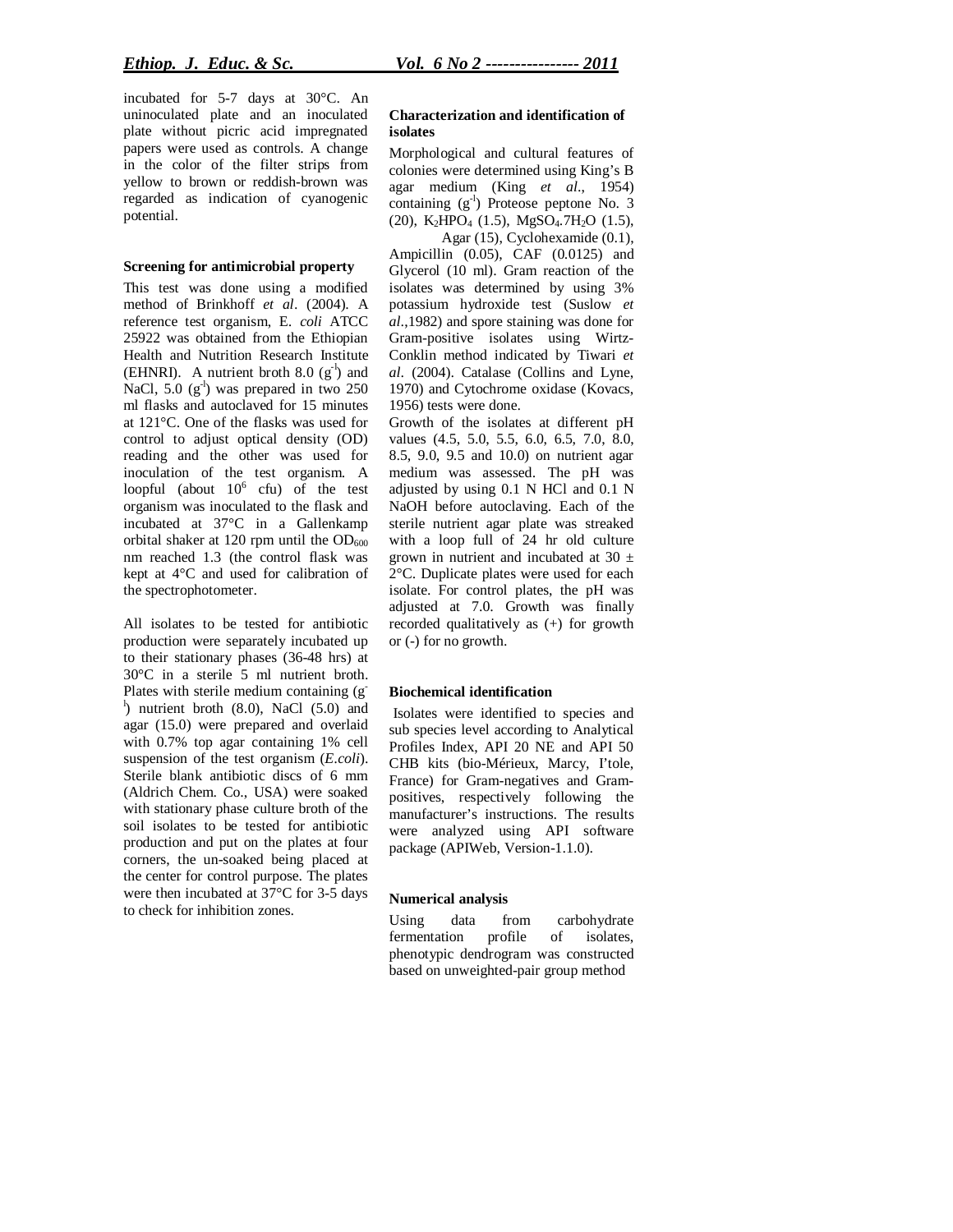## *Diversity and Plant Delelegn woyessa and Fassil Assefa*

with average, UPGA method of clustering using NTSYSpc software (version 2.1). For cluster analysis, positive results of carbohydrate fermentation profiles of isolates were converted to '1' and negative results into '0'.

## **RESULTS**

**Isolation, screening, characterization and identification of PGPR from tef rhizosphere** 

**Morphological and cultural characteristics** 

The characterized tef rhizosphere isolates (a total of 162 bacterial isolates) showed

diverse morphological and cultural characteristics as indicated from variations in colony size and shape. On the basis of their Gram reaction, 94 (58%) of the isolates were found to be Gram positive and about 68 (42%) were Gram negative bacteria. All the Gram negative bacteria were rod-shaped, nonspore forming; where as the Gram positive bacteria were rod-shaped, except isolate AURB54 (*Bacillus megaterium* 1) that displayed a coccoid shape. Like wise 67 (71%) of the Gram-positive isolates were found to be spore formers with oval, cylindrical or ellipsoidal spores, where as 27 (29%) did not show sporeforming ability (Table1).

**Table 1.** Some cellular and morphological characteristics of tef

rhzosphere isolates

| Isolate code             | <b>Gram</b> reaction |              |              |
|--------------------------|----------------------|--------------|--------------|
|                          |                      | <b>Shape</b> | <b>Spore</b> |
| AURB1-AURB15             | Gm -                 | Rod          |              |
|                          |                      |              |              |
| AURB16-AURB40            | $Gm-$                | Rod          |              |
|                          |                      |              |              |
| AURB67-AURB94            | Gm-                  | Rod          |              |
| AURB41-AURB50            | $Gm+$                | Rod          | $^{+}$       |
|                          |                      |              |              |
| AURB50                   | $Gm+$                | Rod          |              |
| AURB51-AURB53            | $Gm+$                | Rod          | $^{+}$       |
|                          |                      |              |              |
| AURB54                   | $Gm+$                | Cocci        | $+$          |
| <b>AURB55-AURB66</b>     | $Gm+$                | Rod          | $+$          |
| <b>AURB122- AURB162)</b> | $Gm+$                | Rod          | $+$          |
|                          |                      |              |              |
| AURB95-AURB121           | $Gm+$                | Rod          |              |
|                          |                      |              |              |

 $(+)$  = positive for the test

 $(-)$  = negative for the test

 $(Gm+)$  = Gram positive,  $(Gm-)$  = Gram negative

## *Screening of isolates based on PGPR and biochemical properties*

The isolates were reduced to 66 (40 Gram negative isolates and 26 Gram positive isolates) based on screening for three PGPR properties: P-solublization, antibiotic production and HCN production (Table 2). Some of the clear zone formation by P-solubilizers on Pikovskaya agar medium, inhibition zone by antimicrobial activities against the test organism (*E. coli* ATCC 25922) and HCN production from glycine were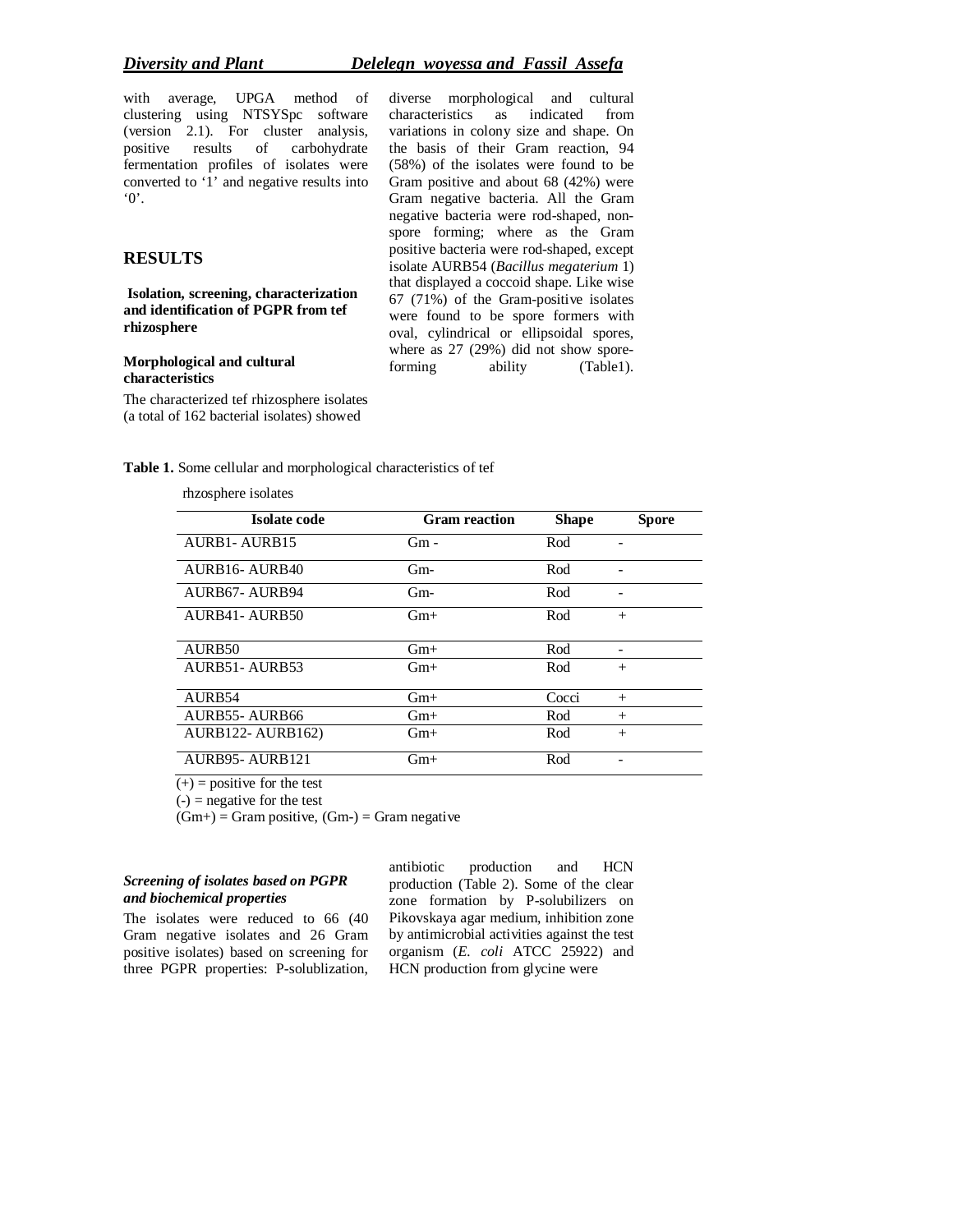indicated. Consequently, about 52% of the 66 isolates were found to be phosphate solubilizers. Furthermore,

about 41% of them showed antimicrobial property against the test organism and about 17% were found to produce HCN.

All tef rhizosphere isolates were found to be catalase positive where as only 31 (47%) were oxidase positive, the majority of which (29%) being Gram negative isolates (Table 2).

**Table 2.** Some PGPR and biochemical properties of tef rhizosphere isolates

|                                            | <b>PGPR</b> property of the isolates |               |                                 |                  |                          |                  | <b>Biochemical property</b> |                |             |                |          |
|--------------------------------------------|--------------------------------------|---------------|---------------------------------|------------------|--------------------------|------------------|-----------------------------|----------------|-------------|----------------|----------|
| <b>Isolate</b>                             | <b>P-solubilization</b>              |               | <b>Antibiotic</b><br>production |                  | <b>HCN</b><br>production |                  | Catalase +                  |                | $Oxidase +$ |                |          |
|                                            | No.                                  | $\frac{0}{0}$ | Clear zone<br>(cm)              | No.              | $\frac{0}{0}$            | No.              | $\%$                        | No.            | $\%$        | N<br><b>O.</b> | $\%$     |
| <b>AURB1-AURB40</b>                        | 20                                   | 50%           | $0.1 - 0.5$                     | 13               | 33%                      | 9                | 23%                         | 40             | 100%        | 19             | 48%      |
| <b>AURB41- AURB49</b>                      | $\overline{5}$                       | 56%           | $0.1 - 0.4$                     | $\overline{4}$   | 44%                      | $\boldsymbol{0}$ | $\boldsymbol{0}$            | 9              | 100%        | $\overline{3}$ | 33%      |
| AURB50                                     | 1                                    | 100%          | 0.1                             | $\mathbf{0}$     | $\mathbf{0}$             | $\overline{0}$   | $\overline{0}$              | 1              | 100%        | $\mathbf{0}$   | $\theta$ |
| <b>AURB51- AURB52</b>                      | $\Omega$                             | $\theta$      | $\Omega$                        | $\overline{2}$   | 100%                     | $\overline{0}$   | $\overline{0}$              | $\overline{2}$ | 100%        | $\mathbf{1}$   | 50%      |
| <b>AURB53-AURB55</b>                       | 1                                    | 33%           | 0.4                             | $\overline{c}$   | 67%                      | 1                | 33%                         | 3              | 100%        | 1              | 33%      |
| AURB56-AURB66                              | 7                                    | 64%           | $0.1 - 0.4$                     | 6                | 55%                      | $\mathbf{1}$     | 9%                          | 11             | 100%        | $\overline{7}$ | 64%      |
| AURB67-AURB162                             | $\Omega$                             | $\Omega$      | $\theta$                        | $\boldsymbol{0}$ | $\boldsymbol{0}$         | $\theta$         | $\boldsymbol{0}$            |                |             |                |          |
| Total positive (out of<br>the 66 isolates) | 34                                   | 52%           | ۰                               | 27               | 41%                      | 11               | 17%                         | ٠              | 100%        | 31             | 47%      |

(-) = Isolates with no PGPR property were not tested for catalase and oxidase

#### **Characterization and Identification of the isolates**

Based on biochemical test and API (20NE and 50 CHB) kit method, identity of the 66 isolates was as presented in Table 3. The most diverse bacterial groups were represented by the genera: *Bacillus* with 8 species (each of *B. megaterium* and *B. cereus* with two sub species), *Pseudomonas* with two species and each of the remaining five genera were represented only by one species. As

far as the species frequency is concerned, *Pseudomonas fluorscens* represented 26% of all the isolates followed by *Chryseomonas luteola* (17%), *Bacillus licheniformis* (8%) and *Pseudomonas putida* (7%). Like wise, each of the remaining four species (*Aeromonas hydrophila*, *Bacillus cereus* 2, *Bacillus subtilis* and *Bacillus sterothermophilus*) was represented by only 2% of the isolates.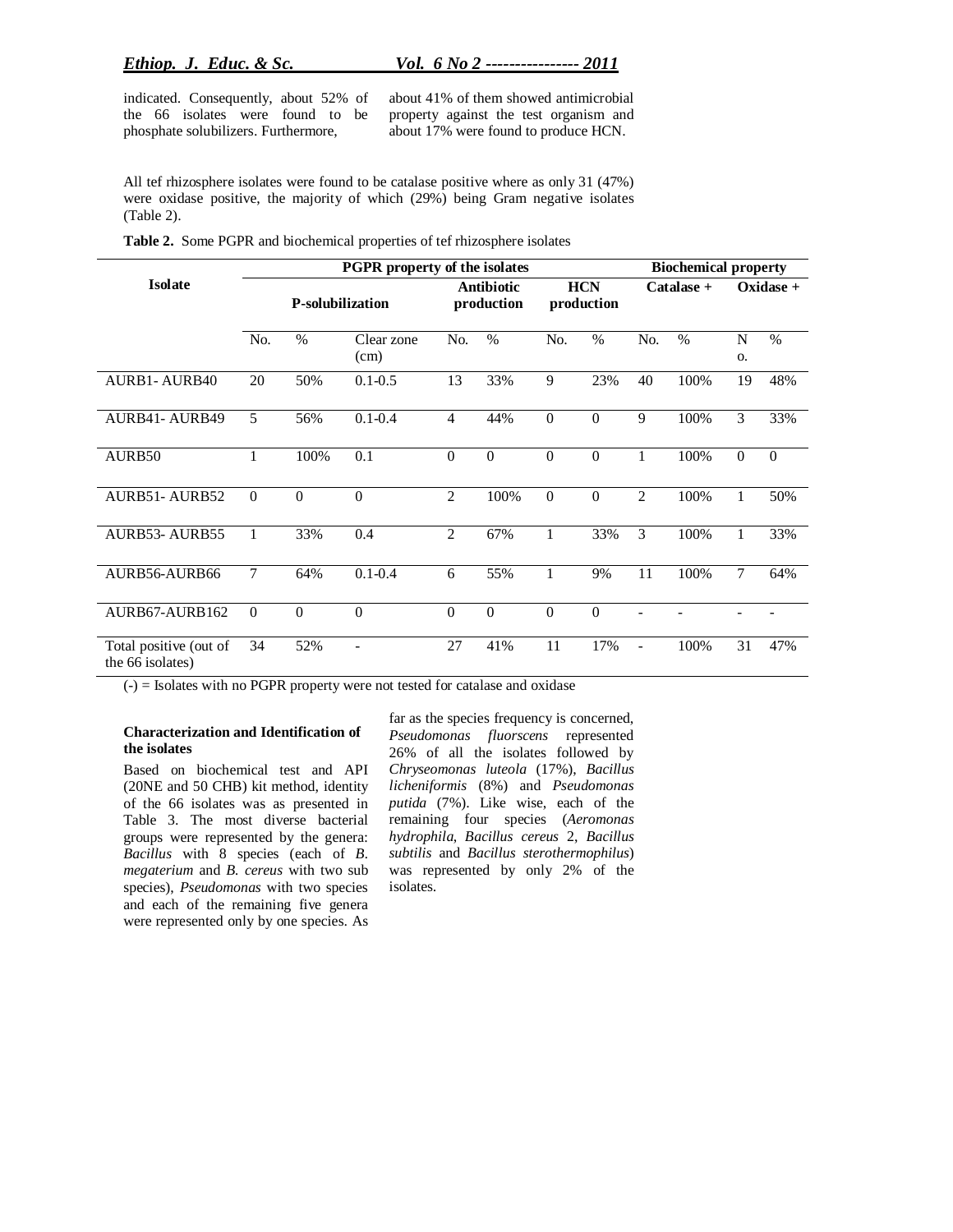| <b>Isolates</b>       | Number of      | <b>Genus</b>         | Species/subspecies          | <b>Density</b> |  |
|-----------------------|----------------|----------------------|-----------------------------|----------------|--|
|                       | isolates       |                      |                             | $($ %)         |  |
| <b>AURB1-AURB17</b>   | 17             | Pseudomonas          | Pseudomonas fluorscens      | 26             |  |
| <b>AURB18-AURB28</b>  | 11             | Chryseomonas         | Chryseomonas luteola        | 17             |  |
| <b>AURB29- AURB33</b> | 5              | Pseudomonas          | Pseudomonas putida          |                |  |
| <b>AURB34- AURB36</b> | 3              | <b>Burkholderia</b>  | Burkholderia cepacia        | 4              |  |
| <b>AURB37-AURB39</b>  | 3              | Stenotrophomonas     | Stenotrophomonas maltophila | 4              |  |
| AURB40                |                | Aeromonas            | Aeromonas hydrophila        | $\overline{2}$ |  |
| <b>AURB41-AURB45</b>  | 5              | <b>Bacillus</b>      | Bacillus licheniformis      | 8              |  |
| <b>AURB46- AURB49</b> | 4              | <b>Bacillus</b>      | <b>Bacillus</b> firmus      | 6              |  |
| <b>AURB50-AURB52</b>  | 3              | <b>Brevibacillus</b> | Brevibacillus brevis        | 4              |  |
| <b>AURB53-AURB55</b>  | 3              | <b>Bacillus</b>      | Bacillus megaterium 1       | 4              |  |
| <b>AURB56-AURB57</b>  | $\overline{c}$ | <b>Bacillus</b>      | <b>Bacillus</b> coagulans   | 3              |  |
| <b>AURB58-AURB59</b>  | 2              | <b>Bacillus</b>      | Bacillus cereus 1           | 3              |  |
| AURB60-AURB61         | $\overline{2}$ | <b>Bacillus</b>      | <b>Bacillus pumilus</b>     | 3              |  |
| AURB62-AURB63         | 2              | <b>Bacillus</b>      | Bacillus megaterium 2       | 3              |  |
| AURB64                |                | <b>Bacillus</b>      | Bacillus cereus 2           | $\overline{2}$ |  |
| AURB <sub>65</sub>    |                | <b>Bacillus</b>      | <b>Bacillus</b> subtilis    | 2              |  |
| AURB <sub>66</sub>    |                | <b>Bacillus</b>      | Bacillus sterothermophilus  | 2              |  |
| Total                 | 66             | 7                    | 17                          | 100%           |  |

**Table 3.** Taxonomic diversity of the isolates based on API kits

#### **Numerical** *analysis*

The degree of similarity of PGPR isolated from tef rhizosphere was analyzed based on results from API 20 NE kit (for Gram negatives) and API 50 CHB kit (for Gram positives) (Fig. 1, a and b). At 50% average similarity, about two major clusters and one minor cluster were recognized (Fig. 1a). One of the major clusters contained more than 50% of the isolates analyzed by API 20 NE and the second major cluster included 14 of the 40 Gram negative isolates. The minor cluster contained only 4 isolates, all of which are *P. putida*. At a boundary level of about 75% similarity, six clusters of Gram negatives were recognized and three isolates (one *P. putida*AA, *B. cepacia*AL and *B. cepacia*DZ) did not form any cluster, the latter two showing 100% similarity.

Two major clusters were recognized at a boundary level of 50% average similarity based on API 50 CHB analysis for Gram positive tef rhizosphere isolates (Fig. 1b). One of the major clusters contained 14 of the 26 Gram positive isolates and the second cluster contained the remaining 12 isolates, which did not include any isolate from Addis Ababa (AA) while the former included some isolates from all the collection areas, Addis Ababa (AA), Alemgena (AL), Sebeta (SB) and Debrezeit (DZ). *Bacillus megaterium*2 DZ did not form cluster beyond 64% level of average similarity and became distinct.

At about 78.4% similarity, all of the Gram positive isolates were grouped into seven clusters except *Bacillus megaterium*2 DZ and *Bacillus pumilus*  DZ, which were not clustered with any other isolates. An average similarity of 100% was observed only between two *Bacillus firmus* SB isolates and between *Bacillus megaterium*1 AL and *Bacillus stearothermophillus* AA at a boundry level of 97% average similarity.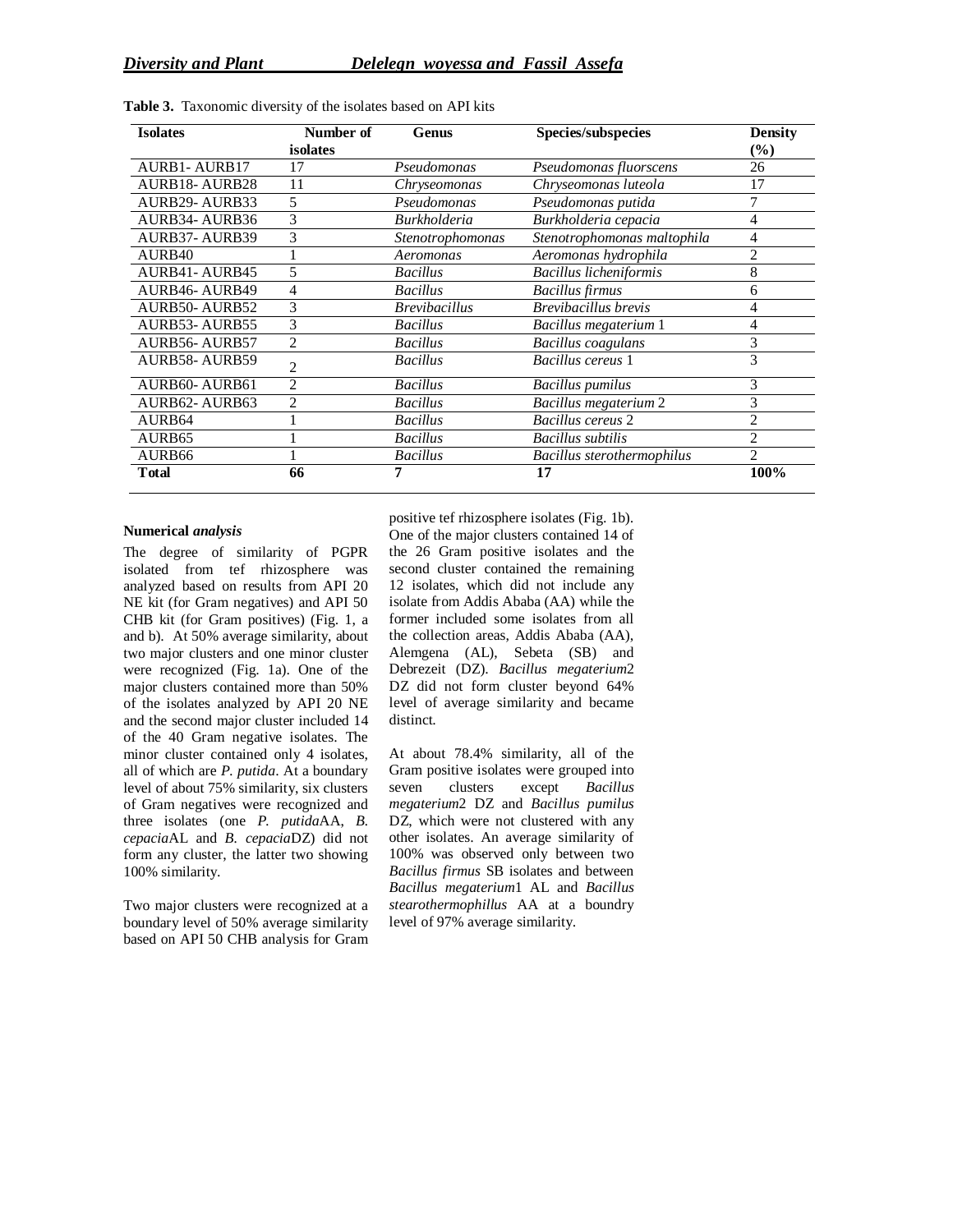

b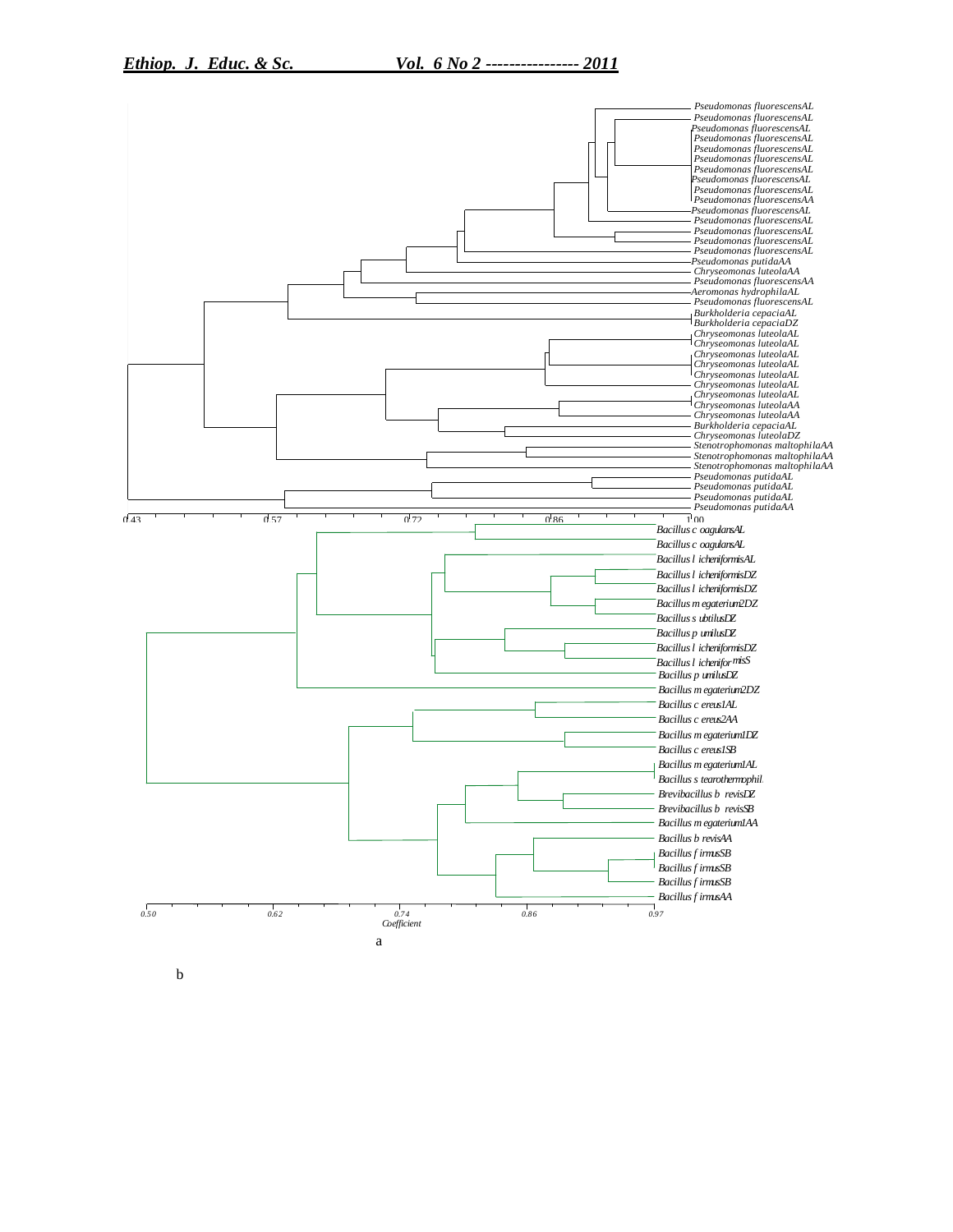**Figure 1.** Dendrogram derived from carbohydrate fermentation study

a) Gram negative tef rhizosphere isolates using API 20 NE kit b) Gram positive tef rhizosphere isolates using API 50 CHB kit. AA= Isolate from Addis Ababa, AL= Isolate from Alemgena, SB= Isolate from Sebeta, DZ= Isolate from Debre Zeit

All isolates grew in the pH ranges of 6.0- 8.5 and most of the isolates managed to grow at alkali pH (9) (91%) and acidic pH (5.5) (95%). About 37 (56%) of the isolates were found to tolerate and grow at the lowest (4.5) pH level and 55 (83%) of them tolerated the highest (10.0) pH levels tested in this experiment (Table 4). All isolates of the genus *Pseudomonas* were found to grow in the pH

range of 4.5 to 10.0, except two isolates that failed at pH value of 4.5. All isolates of 4 species (*Bacillus megaterium* 1, *Bacillus coagulans*, *Bacillus cereus* 1 & *Bacillus cereus* 2 and *Bacillus pumilus*) tolerated and grew from the pH range of 4.5 to 10.0.

Isolates of *Stenotrophomonas maltophila* and *Aeromonas hydrophila* were found to grow only at pH values of 5.5-8.0 and 6.0-9.0, respectively. Whereas all isolates of *Chryseomonas luteola* and *Bacillus sterothermophilus* tolerated 5.5 to 10.0 pH values.

|                             | Number of positive isolates at specific pH level |                              |         |          |             |                          |          |                          |
|-----------------------------|--------------------------------------------------|------------------------------|---------|----------|-------------|--------------------------|----------|--------------------------|
|                             | No. of                                           | pH level                     |         |          |             |                          |          |                          |
| <b>Species of isolates</b>  | isolates                                         | 4.5                          | 5.0     | 5.5      | $6.0 - 8.5$ | 9.0                      | 9.5      | 10                       |
| Pseudomonas fluorscens      | 17                                               | $+(14)$                      | $+(17)$ | $+ (17)$ | $+ (17)$    | $+(17)$                  | $+ (17)$ | $+ (17)$                 |
| Chryseomonas luteola        | 11                                               |                              |         | $+(11)$  | $+ (11)$    | $+(11)$                  | $+ (11)$ | $+ (11)$                 |
| Pseudomonas putida          | 5                                                | $+(4)$                       | $+(5)$  | $+(5)$   | $+ (5)$     | $+(5)$                   | $+(5)$   | $+(5)$                   |
| Bacillus licheniformis      | 5                                                | $+(5)$                       | $+ (5)$ | $+ (5)$  | $+ (5)$     | $+(3)$                   | $+(3)$   | $+ (1)$                  |
| <b>Bacillus</b> firmus      | 4                                                | $+ (2)$                      | $+(4)$  | $+(4)$   | $+ (4)$     | $+(4)$                   | $+(4)$   | $+(4)$                   |
| Burkholderia cepacia        | 3                                                | $\overline{\phantom{a}}$     |         | $+(1)$   | $+ (3)$     | $+ (3)$                  | $+(3)$   | $+ (3)$                  |
| Stenotrophomonas maltophila | 3                                                | $\overline{\phantom{a}}$     | ۰       | $+(3)$   | $+ (3)$     | $\overline{\phantom{a}}$ |          |                          |
| <b>Brevibacillus</b> brevis | 3                                                | $\qquad \qquad \blacksquare$ | $+(3)$  | $+(3)$   | $+ (3)$     | $+(3)$                   | $+(3)$   | $+ (2)$                  |
| Bacillus megaterium 1       | 3                                                | $+ (3)$                      | $+(3)$  | $+ (3)$  | $+ (3)$     | $+(3)$                   | $+ (3)$  | $+ (3)$                  |
| Bacillus coagulans          | $\overline{2}$                                   | $+ (2)$                      | $+ (2)$ | $+ (2)$  | (2)<br>$+$  | $+ (2)$                  | $+ (2)$  | $+(2)$                   |
| Bacillus cereus 1           | $\overline{2}$                                   | $+ (2)$                      | $+ (2)$ | $+ (2)$  | (2)<br>$+$  | $+ (2)$                  | $+ (2)$  | $+ (2)$                  |
| <b>Bacillus</b> pumilus     | $\overline{c}$                                   | $+ (2)$                      | $+ (2)$ | $+ (2)$  | (2)<br>$+$  | $+ (2)$                  | $+ (2)$  | $+ (2)$                  |
| Bacillus megaterium 2       | $\overline{c}$                                   | $+(1)$                       | $+(1)$  | $+ (2)$  | (2)<br>$+$  | $+ (2)$                  | $+(1)$   | $+ (1)$                  |
| Aeromonas hydrophila        |                                                  |                              |         |          | $+ (1)$     | $+(1)$                   |          | $\overline{\phantom{0}}$ |
| Bacillus cereus 2           |                                                  | $+(1)$                       | $+ (1)$ | $+(1)$   | $+ (1)$     | $+(1)$                   | $+(1)$   | $+ (1)$                  |
| <b>Bacillus</b> subtilis    | $\mathbf{1}$                                     | $+ (1)$                      | $+ (1)$ | $+ (1)$  | $+ (1)$     |                          |          | $\overline{\phantom{a}}$ |
|                             |                                                  |                              |         | $+(1)$   | $+ (1)$     | $+(1)$                   | $+(1)$   | $+(1)$                   |
| Bacillus sterothermophilus  |                                                  |                              |         |          |             |                          |          |                          |
| Total No.                   | 66                                               | 37                           | 46      | 63       | 66          | 60                       | 58       | 55                       |
| % at specific pH level      |                                                  | 56%                          | 69%     | 95%      | 100%        | 91%                      | 88%      | 83%                      |

**Table 4.** Growth of tef rhizosphere isolates at different pH levels.

 $(+)$  = growth and  $(-)$  = no growth

Numbers in parenthesis show number of positive isolates at a given pH level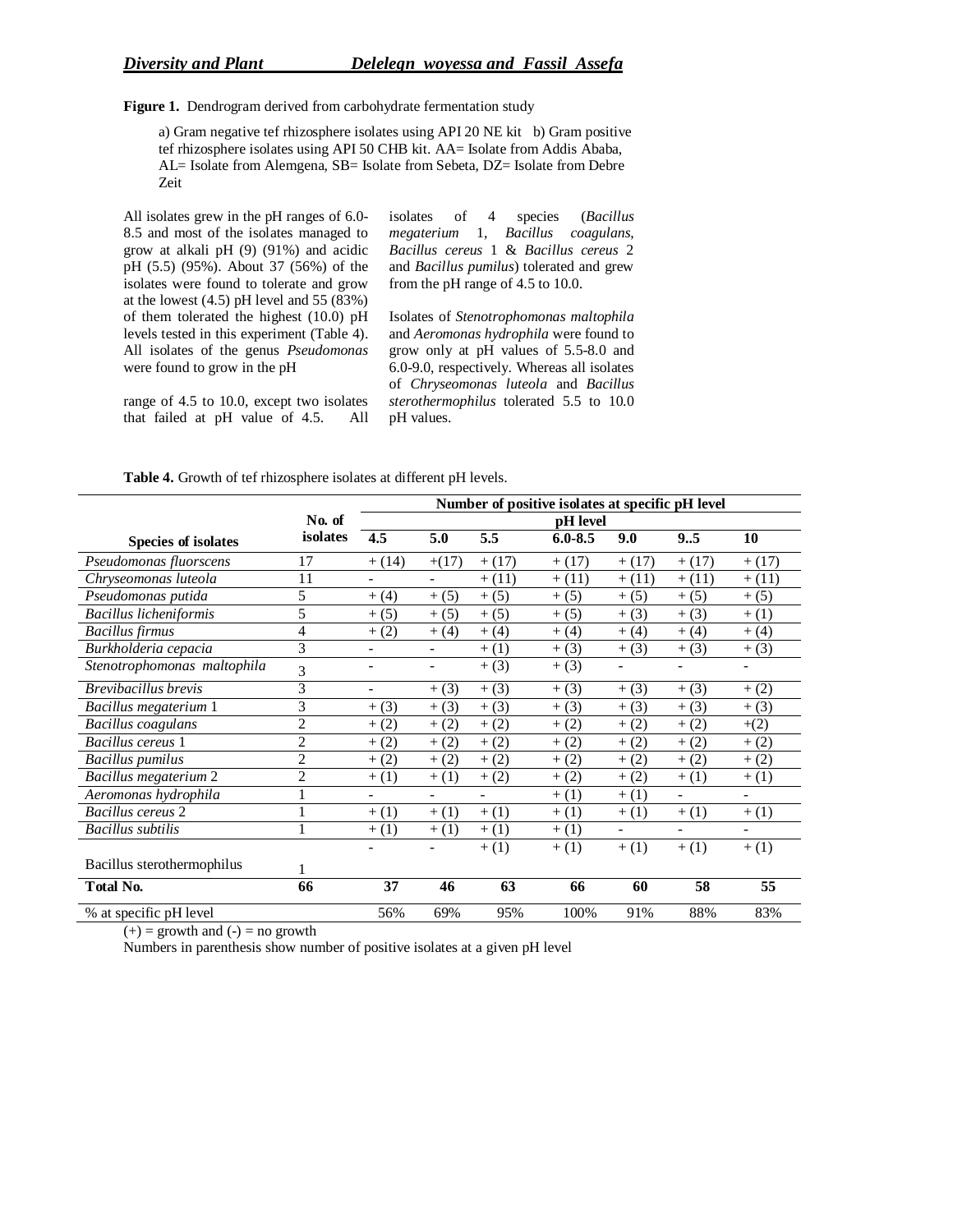## **DISCUSSION**

Most of the isolates were rod-shaped and dominated by Gram-positive bacteria.

Based on PGPR screening, about 52%, our isolates were P solubilizers. Whereas, 41% and 17% of our isolates showed antimicrobial activity and cyanide production, respectively. However, there was a notable

difference in the degree of phosphate solubilization as indicated by the diameters of clear zone formed by the various isolates. Phosphate solubilization, antibiotic and cyanide production have been reported to be among the mechanisms by which microorganisms promote plant growth (Lucy *et al*., 2004; Tilak *et al*., 2005), supporting the potential of our isolates to be used for further evaluation on plants.

The identification of our isolates using API kit based on carbohydrate utilization showed that tef rhizosphere contains a diverse flora of microorganisms. Consequently, they were classified into 7 genera and 15 species. The genera were: *Pseudomonas*, *Chryseomonas*, *Burkholderia*, *Bacillus*, *Brevibacillus*, *Stenotrophomonas* and *Aeromonas*. All the Gram-negative bacteria were slightly lower in terms of diversity, though they represented about 60% proportion of the total identified rhizosphere bacterial isolates. However, the diversity study in this study is only based on API kit method and other few morphological and biochemical tests and hence may not necessary reflect the true picture of tef rhizosphere bacteria.

All species of *P. fluorescens* in this experiment were included in the largest cluster irrespective of where they were collected (AA or AL) as in the case of the minor cluster, though one *P. putida*  was

not included suggesting that they are very much related in their carbohydrate fermentation profile. Such result was explained by Kumar *et al*. (2002) as organisms having similar properties may share some genetic relationship among themselves irrespective of geographical location. Complete (100%) similarity was observed within 8 *P. fluorescens*; 2 *Burkholderia cepacia*; 2 *Chryseomonas luteola* species at each of two different clusters and 3 *Chryseomonas luteola*  species at another cluster. The Grampositive isolates of tef rhizosphere were<br>more diverse in carbohydrate carbohydrate fermentation as compared to the Gramnegative isolates.

Based on extrapolation of the 66 identified isolates to the PGPR properties, it was revealed that the majority (71%) of phosphate solubilizers were Pseudomonas and Bacillus and about 63% of the total HCN producers were Pseudomonas fluorscens. Tilak *et al*. (2005) reported Pseudomonas and Bacillus to be the main phosphate solubilizer bacteria. Similarly, the genus Pseudomonas has been described for its production of a wide spectrum of antibiotics, siderophores and other secondary metabolites (Raaijmakers *et al*., 1997; Smirnov *et al*., 1997; Shtark *et al*., 2003). Phosphorus (P) is one of the major essential macronutrients for plants and is applied to soil in the form of a chemical fertilizer, a large portion of soluble inorganic

phosphate applied to the soil is immobilized rapidly and becomes unavailable to plants (Goldstein, 1986). Microorganisms are involved in a range of processes that affect the transformation of soil P and are thus an integral part of the soil P cycle. Hence, the finding of the present study demonstrated that a diverse group of potential phosphate solubilizing bacteria are associated with tef rhizosphere and could serve as efficient biofertilizer candidates for improving the P-nutrition of crop plants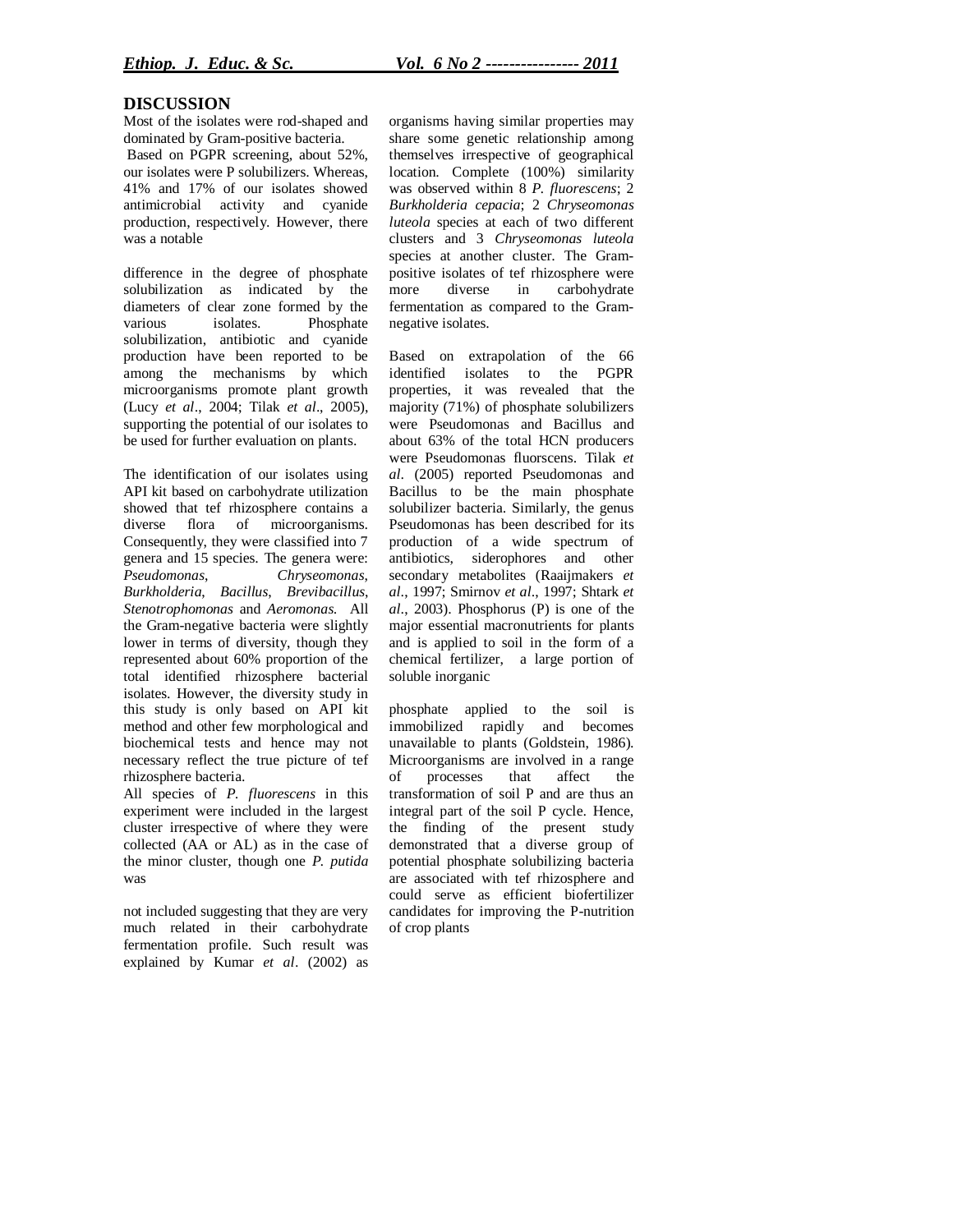Soil pH is among the obvious influencing factors of microbial activity and populations as revealed by several studies and hence can ultimately influence plant growth significantly. The growth of most of our tef rhzosphere isolates over a wide range of pH including acidic pH values suggests that there is a potential to inoculate them under different soil pH conditions if other conditions could not significantly affect their performance. It is evident that there is high rainfall in tropics including Ethiopia. Previous studies indicate that such high rainfall results in an increase of acidity-related soil toxicity factors in many tropical soils (Woomer, *et al*., 1988). Such increase in soil moisture ultimately results in a less favorable, low-pH environment which is disadvantageous to crops such as legumes as reported by (Hosaka and Ripperton, 1944) and similarly, Keyser and Munns (1979) reported that the low pH also decreases rhizobial persistence. Curl and Truelove (1986) have reported that the growth of large number isolates at acidic pH values could probably be because of their adaptation to pH of soil near roots that is usually assumed to be acidic due to CO2 and organic acid. As pH is one of the major environmental stresses that limits crop production by affecting plant function (Rhoades and Loveday, 1990), isolation and characterization of PGPR adapted to diverse soil pH conditions is of paramount importance. Currently, crop tolerance of low soil pH has become extremely important in the agricultural development of the humid tropics because so many of those soils have low pH (Kamprath and Foy, 1985). Hence, the fact that most of our isolates to be tolerant to diverse pH indicates significant positive implication regarding their adaptation particularly to acidic tropical soils including that of Ethiopia to increase crop tolerance and performance. Hence, it will be important to test the performance of our isolates at greenhouse condition, which will to ultimately enable as further evaluation of

the most promising candidates at field conditions.

#### **ACKNOWLEDGEMENTS**

The authors would like to extend their gratitude to the Department of Biology, Addis Ababa University for funding this research.

Goldstein, A.H., 1986. Bacterial solubilization of mineral phosphates: historical perspectives and future prospects. Am. J. Altern. Agricult. **1:** 57–65. Kamprath, E.J., and C.D. Foy. (1985). Lime-fertilizer-plant interactions in acid

soils. In: O. Englestad (ed), Fertilizer technology and use. 3rd edition. Soil Science Society

of America, Madison, Wisconsin, USA.

Woomer, P., Sinleton, P. W. and B. B. Bohlool (1988). Ecological Indicators of Native Rhizobia in Tropical Soilst. *Appl. Environ. Microbiol*. **54**: 1112-1116.

10. Hosaka, E. Y., and J. C. Ripperton (1944). Legumes of the Hawaiian ranges. Hawaii Agricultural Experiment Station Bulletin 93. University of Hawaii, Honolulu.

14. Keyser, H. H., and D. N. Munns (1979). Tolerance of rhizobia to acidity, aluminum and phosphate. *J. Soil Sci. Soc. Am*. **43**:519-

## **References**

Antoun, H. and Kloepper, J.W. (2001). Plant Growth Promoting Rhizobacteria. In: Brenner S, Miller JF (eds), Encyclopedia of Genetics, Academic Press, 1477-1480.

Asfaw Hailemariam (1993). The effect of phosphate solubilizing fungus on the growth and yield of tef (*Eragrostis tef*) in phosphorous fixing soils. **In**: proceedings of the workshop on the third cycle local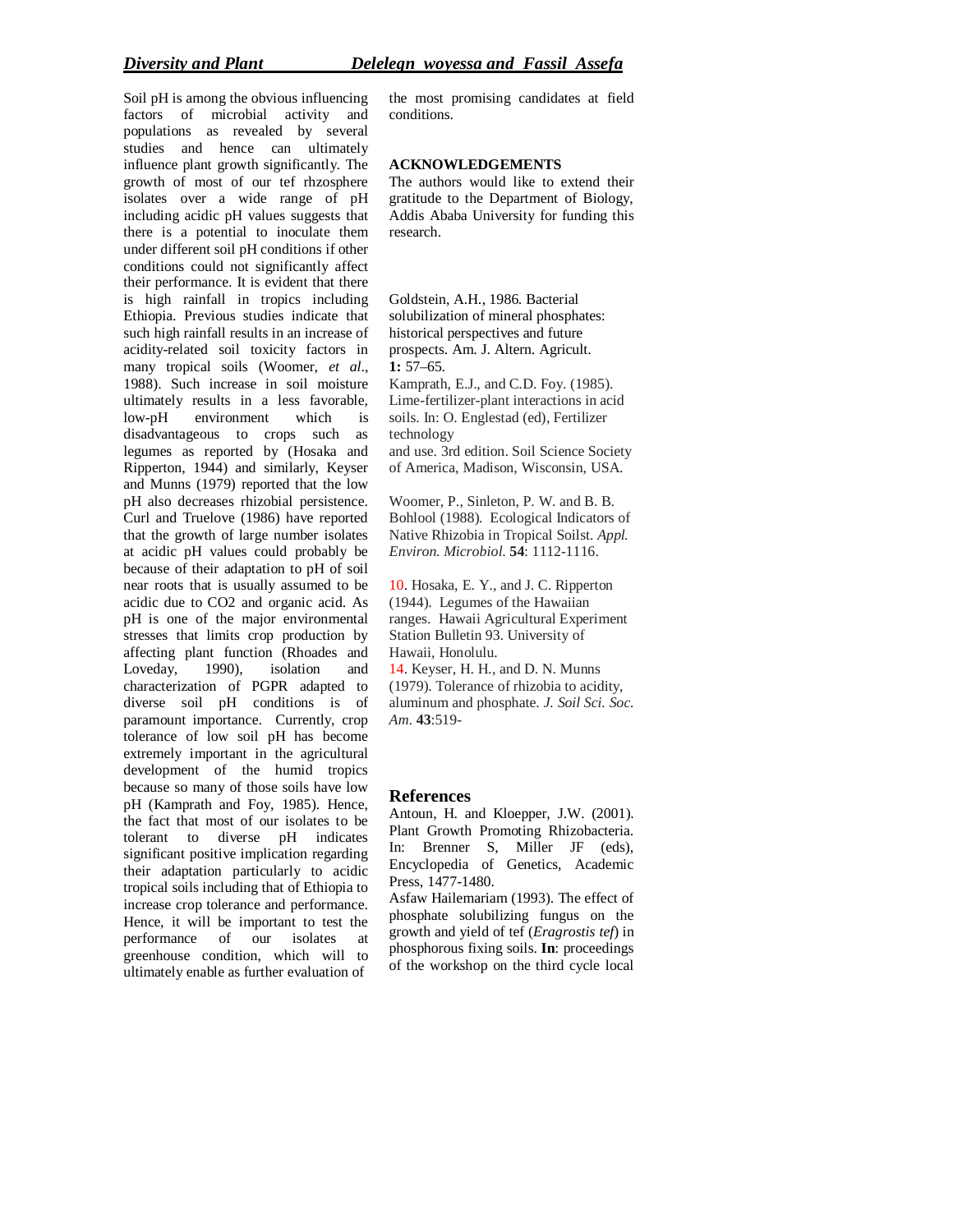*Ethiop. J. Educ. & Sc. Vol. 6 No 2 ---------------- 2011*

research grant, Eth. Sci. & Technol. Res. Report, pp12-14.

Brinkhoff, T., Bach, G. Heidorn, T., Liang, L., Schlingloff, A. and Simon, M. (2004). Antibiotic production by a *Roseobacter* clade-affiliated species from the German Wadden Sea and its antagonistic effects on indigenous isolates. *Appl. Environ. Microbiol*. **70**: 2560-2565.

Collins, C.H. and Lyne, P.M. (1970). **Microbiological Methods.** 3<sup>rd</sup> ed. Butterworths & Co. Pub. 454p.

Çakmakçi, R., Dönmez, F., Aydin, A. and Sahin, F. (2006). Growth promotion of plants by plant growth-promoting rhizobacteria under greenhouse and two different field soil conditions. *Soil Biol Biochem* **38**: 1482-1487.

Chihab, W., Alaoui, A.S. and Amar, M. (2004). *Chryseomonas luteola* identified as the source of serious infections in a Moroccan university hospital. *J. Clin. Microbiol*. **42**:1837-1839.

Curl, E. A. and Truelove, B. (1986). **The rhizosphere**. Springer-Verlag, Berlin Heidelberg, New York Tokyo.

Donate-Correa, J., Leόn-Barrios, M. and Pérez-Galdona, R. (2004). Screening for plant growth-promoting rhizobacteria in *Chamaecytisus proliferus* (tagasaste), a forage tree-shrub legume endemic to the Canary Islands. *Plant Soil* **266**: 261-272. Goldstein, A.H., (1986). Bacterial solubilization of mineral phosphates: historical perspectives and future prospects. *Am. J. Altern. Agricult*. **1**: 57– 65.

Gutierrez Manero F J, Acero N, Lucas J A & Probanza A , (1996). The influence of native rhizobacteria on European alder [*Alnus glutinosa* (L.) Gaertan] growth. II. Characterization of growth promoting and growth inhibiting strains. *Plant Soil*, **182**: 67-74.

Henok Kurabachew (2005). Evaluation of Isolates of *Pseudomonas fluorescens* as biocontrol agent against potato bacterial wilt caused by Ralstonia (*Pseudomonas*) *solanaceaerum*. M. Sc Thesis, Addis Ababa University.

Hosaka, E. Y., and J. C. Ripperton (1944). Legumes of the Hawaiian ranges. Hawaii Agricultural Experiment Station Bulletin 93. University of Hawaii, Honolulu.

Hunt, L., Overman, T. L. and Otero, R. (1981). Role of pH in oxidase variability of *Aeromonas hydrophila*. *J. Clin. Microbiol.* **13**: 1054-1059

Jurtshuk, P. and McQuitty, D. N. (1976). Use of a quantitative oxidase test for characterizing oxidative metabolism in bacteria. *Appl. Environ. Microbiol*. **31**: 668-679.

Joshi, P, Bhatt, A.B. (2011). Diversity and function of plant growth promoting Rhizobacteria associated with wheat Rhizosphere in North Himalayan Region. *International J. Environ. Sci***. 1:**1135- 1143.

Kamprath, E.J., and C.D. Foy. (1985). Lime-fertilizer-plant interactions in acid soils. In: O. Englestad (ed), Fertilizer technology and use. 3rd edition. Soil Science Society of America, Madison, Wisconsin, USA.

Keyser, H. H., and D. N. Munns (1979). Tolerance of rhizobia to acidity, aluminum and phosphate. *J. Soil Sci. Soc. Am*. **43**:519-523.

King, E.O., Ward, M.K. and Raney, D.E. (1954). Two simple media for the demonstration of pyocyanine and fluorescin. *J. Lab. Clin. Med*. **44**: 301- 307.

Kovacs, N. (1956). Identification of *Pseudomonas pyocyanea* by the oxidase reaction. *Nature*. **178:** 703.

18. Kumar, N.R., Arasu, V.T. and Gunasekaran, P. (2002). Genotyping of antifungal compounds producing plant growth-promoting rhizobacteria, Pseudomonas fluorescens. *Curr. Sci*. **82**:1463-1465.

Lorck, H. (1948). Production of hydrocyanic acid by bacteria. *Physiol. Plant.* **1***:* 142-146*.*

Lucy, M., Reed, E. and Glick, B.R. (2004). Applications of free-living plant growth-promoting rhizobacteria. *Antonie van Leeuwenhoek* **86**: 1-25.

Moorman, T.B. (1989). A review of pesticide effects on the microorganisms and microbial processes related to soil fertility. *Journal of Production and Agriculture* **2**: 14-23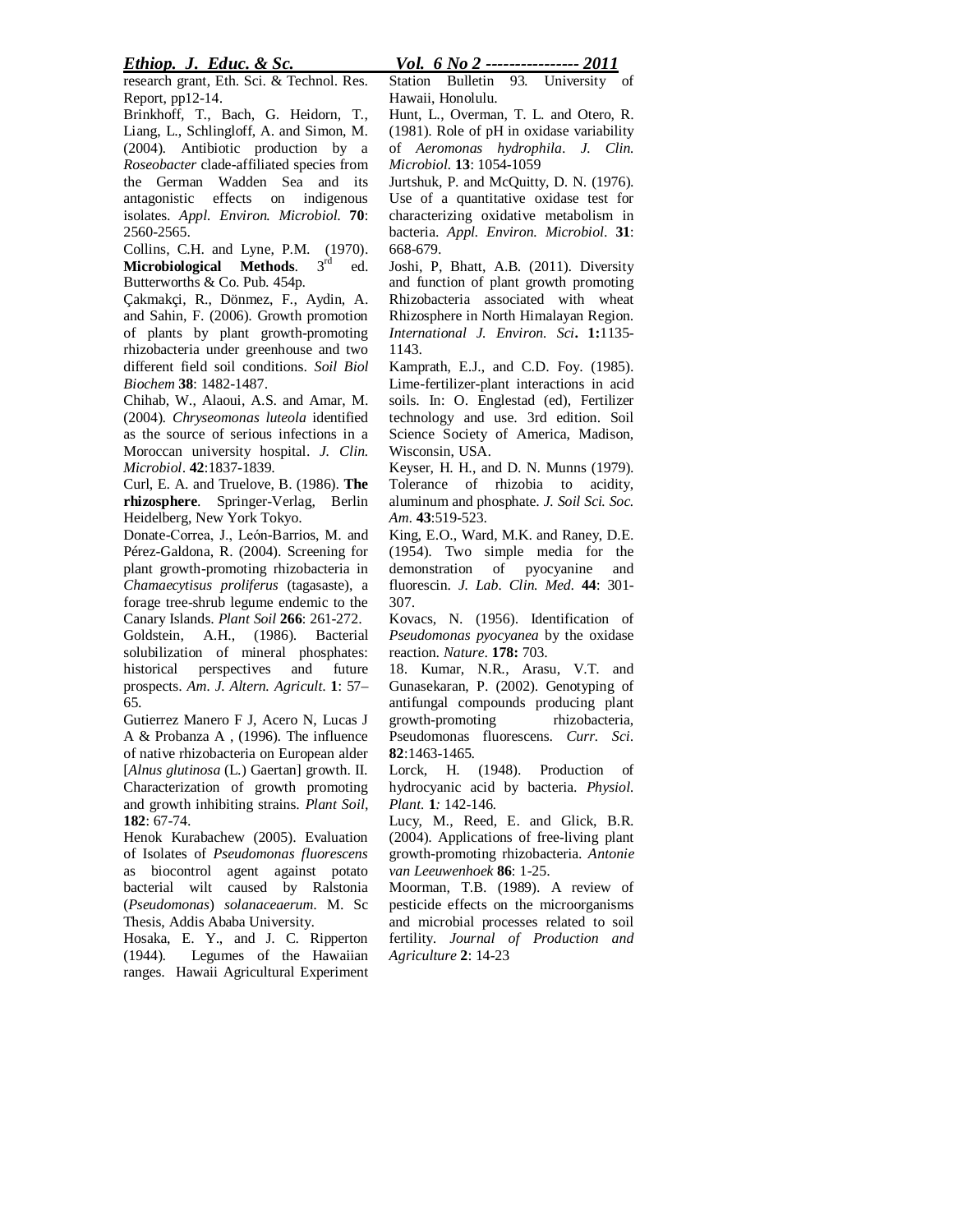# *Diversity and Plant Delelegn woyessa and Fassil Assefa*

Pandey, P., Kang, S.C. and Maheshwari, S. (2005). Isolatiopn of endophytic plant growth promoting *Burkholderia sp*. MSSP from root nodules of *Mimosa pudica*. *Curr. Sci*. **89**:177-180.

Raaijmakers, J. M., Weller, D. M. and Thomashow, L. S. (1997). Frequency of antibiotic-producing *Pseudomonas spp*. in natural environments. *Environ. Microbiol*. **63**: 881-887.

Rangarajan, S., Saleena, L.M. and Nair, S. (2002). Diversity of *Pseudomonas* spp. isolated from rice rhizosphere populations grown along salinity gradient. *Micob. Ecol*. **43**: 280-289.

Seyfu Ketema (1993). Tef (*Eragrostis Tef*): Breeding, Genetic Resources, Agronomy Utilization and Role in Ethiopian Agriculture. Institute of Agricultural Research, Addis Ababa, Ethiopia.

Seyfu Ketema (1997). Tef. *Eragrostis tef* (Zucc.) Trotter. Promoting the Conservation and Use of Underutilized and Neglected Crops. 12. Institute of Plant Genetics and Crop Plant Research. International Plant Genetic Resources Institute, Rome, Italy.

Shoebitz M, Ribaudo CM, Pardo MA, Cantore ML, Ciampi L, Curá JA (2009) Plant growth promoting properties of a strain of Enterobacter ludwigii isolated from Lolium perenne rhizosphere. *Soil Biol Biochem* **41**:1768–1774

Shtark, O. Y., Shaposhnikov, A. I. And Kravchenko, L. V. (2003). The production of antifungal metabolites by *Pseudomonas chlororaphis* grown on different nutrient soureces. *Microbio*l. **72**: 645-650.

Smirnov,V. V., Kiprianova, E. A., Garagulya, A. D., Esipov, S. E., and Dovjenko, S. A. (1997). Fluviols, bicyclic nitrogen-rich antibiotics<br>produced by *Pseudomonas* by *Pseudomonas fluorescens*. *Microbiol. Lett*. **153**: 357-361.

Solomon Zewdie, Fassil Assefa and Masresha Fetene (2000). Effect of *Azosprillum* isolates on the growth and nitrogen content of Tef [*Eragrostis tef* (Zucc.) Trotter]. *SINET*: *Ethiop. J. Sci*. **23**: 247-262. Srinivas, T., Sridevi, M.and Mallaiah, K.V. (2008). Effect of pesticides on Rhizobium and nodulation of green gram Vigna Radita (L.). Wilczek. ICFAI *Journal of Life Sciences* **2**: 36-44.

Stark, C., Condron, L.M., Stewart, A., Di, H.J., O'Callaghan, M. (2007). Influence of organic and mineral amendments on microbial soil properties and processes. *Applied Soil Ecology*. **35**: pp 7993. Sturz AV, Christie BR, Novak J (2000) Bacterial endophytes: potential role in developing sustainable system of crop production. *Crit Rev Plant Sci* **19**:1–

30

Suslow, T. V., Scroth, M.N. and Isaka, M. (1982). Application of a rapid method for gram differenciation of plant pathogenic and saprophytic bacteria without staining. *Phytopathol.* **72**: 917-918. Tekalign Mamo (1984). Nutrient relations in Tef (*Eragrostis tef*) and the effect of Arbuscular mycorrhiza on its growth and elemental composition. PhD Thesis, University of Aberdeen, Scotland, 208p.

Tilak, K. V. B. R., Ranganayaki, N., Pal, K. K., De, R., Saxena, A. K., Nautiyal, C. S., Mittal, S., Tripathi, A. K. and Johri, B. N. (2005). Diversity of plant growth and soil health supporting bacteria. *Curr. Sci.* **89**: 136-150.

Tiwari, R.P., Hoondal, G.S. and Tiwari, R. (2004).

**Laboratory Techniques in** 

**Microbiology and Biotechnology**.

Mehra Offset Press, Drayagani, New Delhi, PP. 34-36.

Woomer, P., Sinleton, P. W. and B. B. Bohlool (1988). Ecological Indicators of Native Rhizobia in Tropical Soilst. *Appl. Environ. Microbiol*. **54**: 1112-1116.

Woyessa, D. and Fassil Assefa, F. (2011). Effects of Plant-Growth